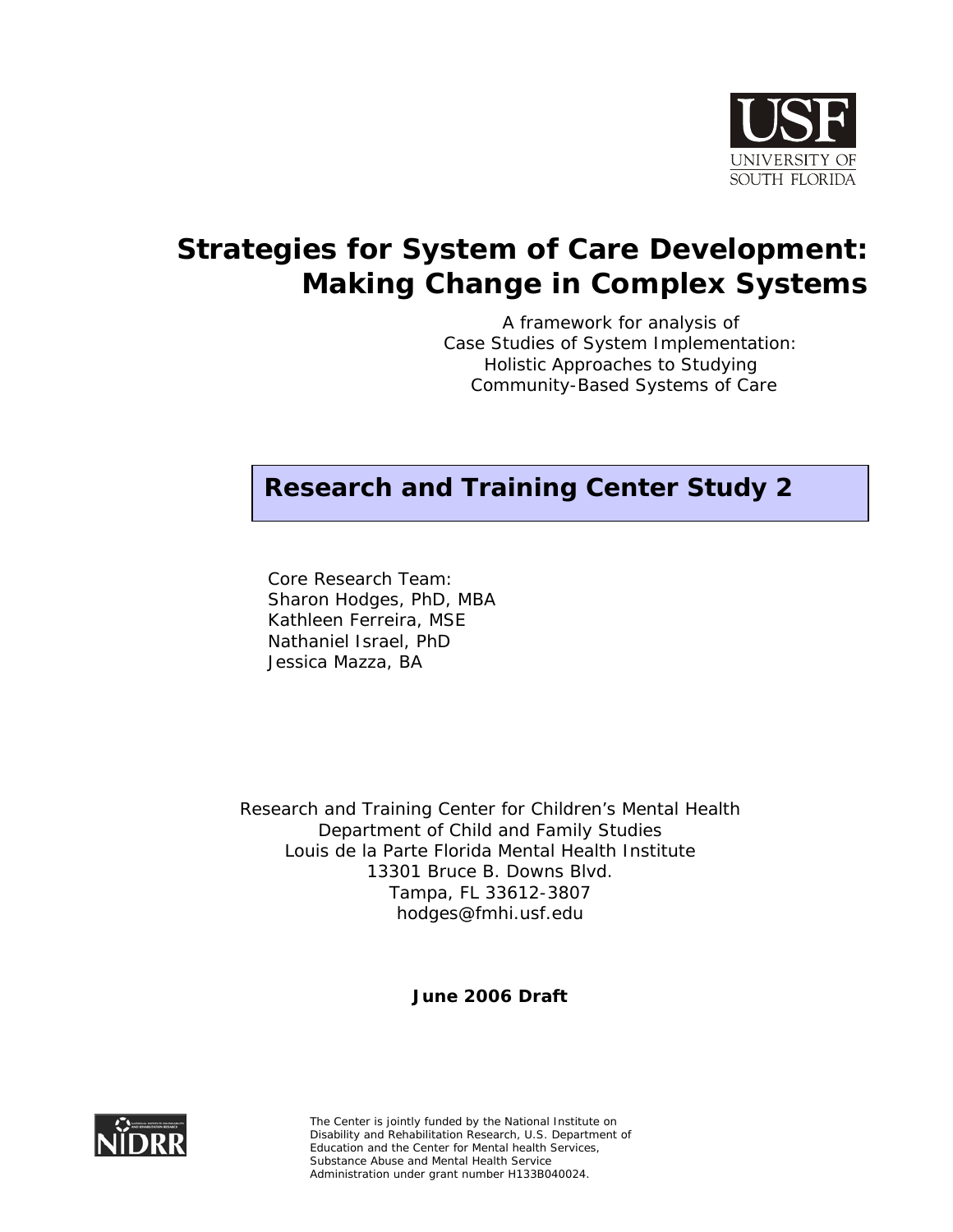# **Strategies for System of Care Development: Making Change in Complex Systems**

#### **Introduction**

 $\overline{a}$ 

The systems of care concept has been described as an explicit organizational philosophy intended to create and provide access to an expanded and coordinated array of community-based services and supports for children with serious emotional disturbance (SED) and their families (Stroul, 1993; Stroul & Friedman, 1986). Although systems of care have been found to positively affect the structure, organization and availability of services (Hoagwood, Burns, Kiser, Ringeisen, & Schoenwald, 2001; Rosenblatt, 1998; Stroul, 1993), the implementation of these systems is significantly challenged by a lack of understanding regarding the factors that facilitate system development and how these factors interact to establish well-functioning systems of care (Hernandez & Hodges, 2003a).

This paper presents a framework for analysis for *Case Studies of System Implementation: Holistic Approaches to Studying Community-based Systems of Care*. This is a five-year national study that is part of the Research and Training Center for Children's Mental Health (RTC) at the University of South Florida. To better understand the factors that contribute to the development of local systems of care, the research team is investigating system development within communities with established systems of care. In addition, this study is designed to test the RTC premise that there are certain system implementation factors such as collaboration and family voice, family choice, and an established provider network that, when put into practice within communities, contribute to establishing well-functioning systems of care for children with serious emotional disturbance and their families<sup>1</sup>.

The concept of a system in human organizations suggests that a set of elements can come together to form a whole that has different properties than those of the individual component parts (Checkland, 1993, 1999; Gharajedaghi, 1999). Systems theory has evolved from an initial view of organizations as functional systems engaged in a linear process of achieving goals to one that

<span id="page-1-0"></span><sup>&</sup>lt;sup>1</sup> The 14 RTC System Implementation Factors include: Values and Principles, Population Description, Theory of Change, Implementation Plan, Pathways to Care, Range of Effective Services and Supports, Financing Structures and Strategies, Provider Network, Provider Accountability, Family Choice, Collaboration and Family Voice, Governance, Transformational Leadership, and Performance Measurement System.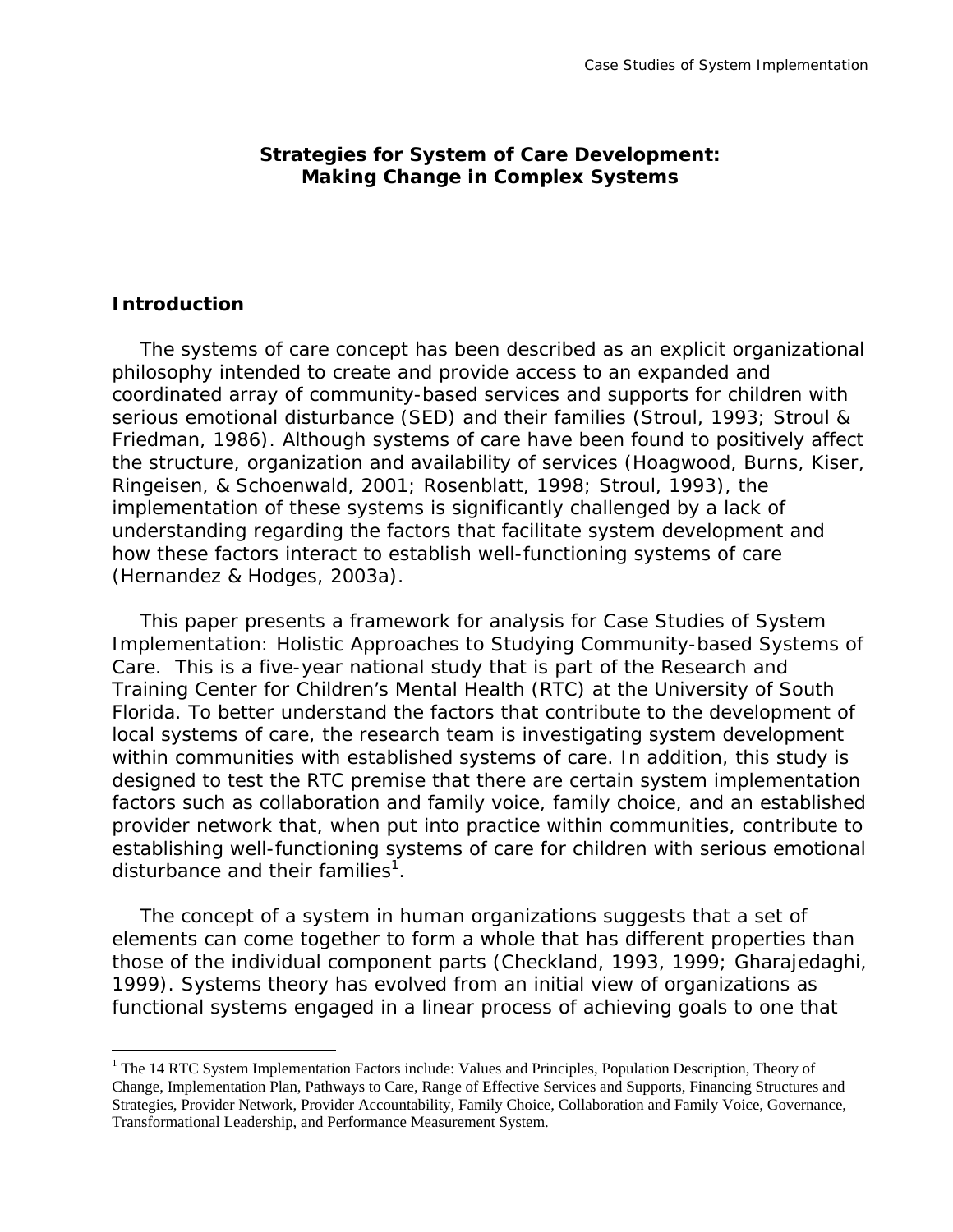views organizations as continuously constructed and reconstructed by individuals and groups in an ongoing process that reflects the complexity of real world experience (Checkland, 1999). Within this framework, systems of care are understood as dynamic entities that are sensitive to local conditions. More precisely, systems of care for children with serious emotional disturbance can be thought of as complex adaptive systems. They are complex in that they are made up of multiple, interconnected elements and adaptive because there is action, reaction, and learning among these elements over time. Actions taken in systems result in reactions which cause subsequent actions and reactions, making the process of establishing systems of care complex and difficult to understand.

*Case Studies of System Implementation* uses a multi-case, embedded case study design to investigate the implementation of community-based systems of care for children with SED and their families. The study investigates how local communities implement a system of care to achieve outcomes for a local population of children with serious emotional disturbance; whether system implementation factors are used in specific or unique combinations to develop local systems of care; how local context influences system of care development; and why and under what conditions specific system implementation factors are critical to successful system of care development.

During Year 1 of the project, the research team gathered data in two established systems of care: Placer County, CA and Region 3, NE. Both of these systems were identified through a national process and selected for this study after extensive document review and targeted telephone interviews. Data collection included the identification and rating of locally identified system implementation factors; semi-structured key informant interviews with administrators, managers, direct service staff and families; direct observation; document review; and a review of aggregate outcome data. This paper presents a framework for understanding the system development processes identified at the Year 1 sites.

# **Working Definition of a System of Care**

1

The research team developed a working definition of a system of care that reflects the adaptive nature of a system and recognizes the interconnectedness of the structures, processes, and relationships inherent in a system of care using Stroul and Friedman's (1986) system of care definition<sup>[2](#page-2-0)</sup> as its basis. The concepts in this definition have provided a foundation for data collection and

<span id="page-2-0"></span><sup>&</sup>lt;sup>2</sup> Original System of Care Definition: "A system of care is a comprehensive spectrum of mental health and other necessary services which are organized into a coordinated network to meet the multiple and changing needs of children and adolescents with severe emotional disturbances and their families." (Stroul & Friedman, 1986).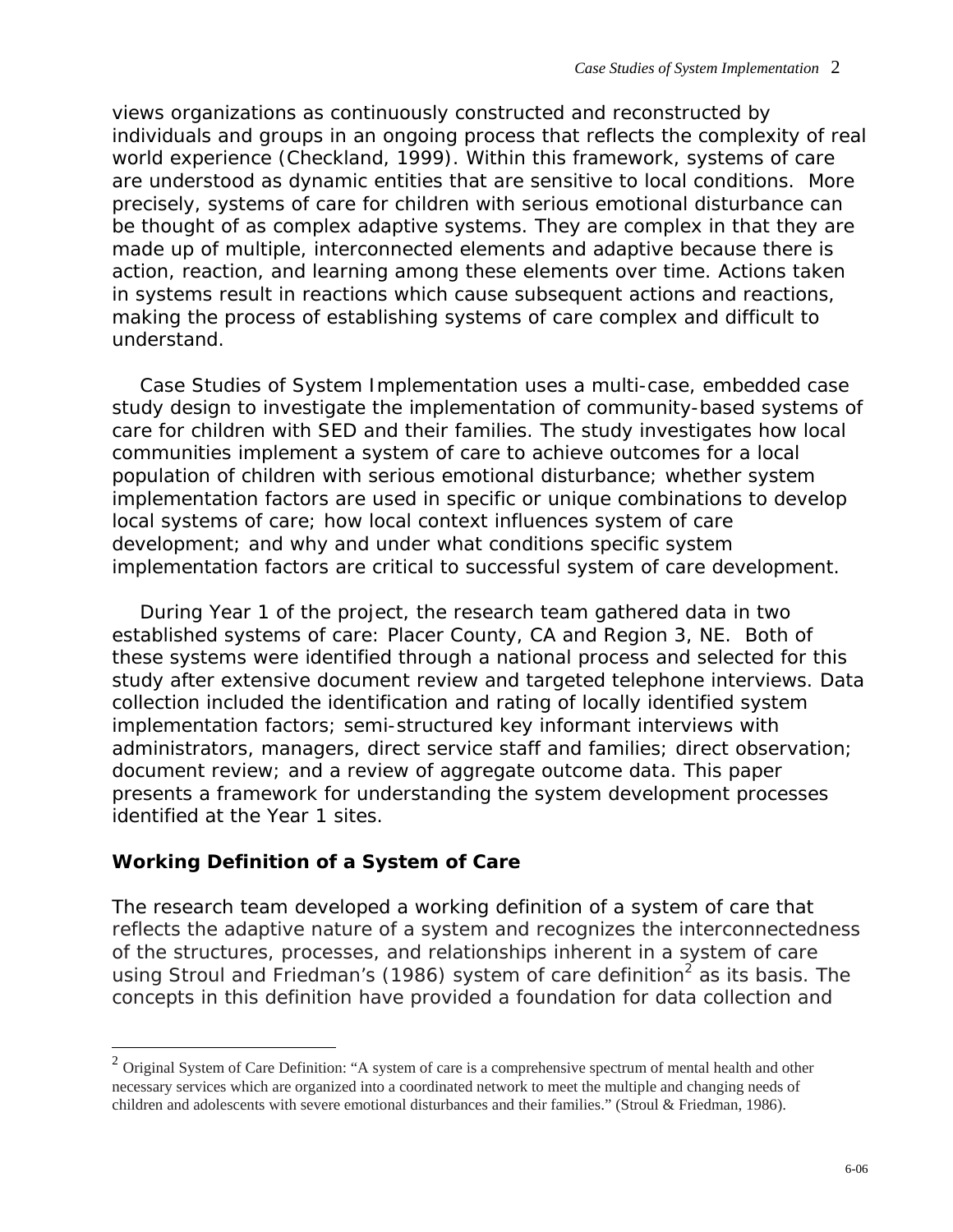analysis at participating sites. The complete definition, as well as the shared understanding of each component of this definition, is provided in Table 1.

| Table 1: System of Care Definition                                                                        |                                                                                                                                                                                                                                                       |  |
|-----------------------------------------------------------------------------------------------------------|-------------------------------------------------------------------------------------------------------------------------------------------------------------------------------------------------------------------------------------------------------|--|
| A System of Care is defined as an adaptive network of structures, processes, and relationships            |                                                                                                                                                                                                                                                       |  |
| grounded in system of care values and principles that effectively provides children and youth with        |                                                                                                                                                                                                                                                       |  |
| serious emotional disturbance and their families with access to and availability of services and supports |                                                                                                                                                                                                                                                       |  |
| across administrative and funding boundaries.                                                             |                                                                                                                                                                                                                                                       |  |
| <b>Elements of the</b>                                                                                    | <b>Shared Understanding of Concepts</b>                                                                                                                                                                                                               |  |
| <b>System of Care Definition</b>                                                                          |                                                                                                                                                                                                                                                       |  |
| An adaptive                                                                                               | Incorporating action, reaction, and learning over time (Holland, 1995)                                                                                                                                                                                |  |
| network                                                                                                   | A set of linkages across people, organizations or communities (Capra,<br>2002; Schensul, LeCompte, Trotter II, Cromley, & Singer, 1999)                                                                                                               |  |
| of structures,                                                                                            | Specified roles, responsibilities, and authorities that define<br>organizational boundaries and enable an organization to perform its<br>functions (Bolman & Deal, 1997; Plsek, 2003; Theirry, Koopman, & de<br>Gilder, 1998)                         |  |
| processes,                                                                                                | Methods of carrying out organizational activities often involving<br>sequences or a set of interrelated activities that enable an organization<br>to perform its functions (Bolman & Deal, 1997; Plsek, 2003; Theirry,<br>Koopman, & de Gilder, 1998) |  |
| and relationships                                                                                         | Trust-based links creating connectedness across people and<br>organizations (Folke, Hahn, Olsson, & Norberg, 2005)                                                                                                                                    |  |
| grounded in system of care<br>values and principles                                                       | As defined by Stroul and Friedman (1994) and Hernandez,<br>Worthington, & Davis (2005)                                                                                                                                                                |  |
| that effectively provides                                                                                 | Data that demonstrate progress toward goals or desired effects<br>(Hernandez & Hodges, 2001; Hodges, Woodbridge, & Huang, 2001)                                                                                                                       |  |
| children and youth with<br>serious emotional<br>disturbance and their<br>families with                    | An identified local population of children and youth and their families<br>(CMHS, 2002; Hernandez & Hodges, 2003b)                                                                                                                                    |  |
| access to                                                                                                 | Ability to enter, navigate, and exit appropriate services and supports as<br>needed (CMHS, 2003, 2004; Farmer et al., 2003)                                                                                                                           |  |
| and                                                                                                       |                                                                                                                                                                                                                                                       |  |
| availability of                                                                                           | Services and supports in sufficient range and capacity (Stroul, Lourie,<br>Goldman, & Katz-Leavy, 1992; U.S. DHHS, 2003).                                                                                                                             |  |
| services and supports                                                                                     | Formal and informal, traditional and non-traditional assistance<br>(Burchard, Bruns, & Burchard, 2002; Hernandez, Worthington & Davis,<br>2005)                                                                                                       |  |
| across administrative &<br>funding boundaries                                                             | Unrestricted by categorical administrative and funding boundaries<br>(Pires, 2002; President's New Freedom Commission on Mental Health,<br>2003; Stroul and Friedman, 1994)                                                                           |  |

#### **Table 1: System of Care Definition**

# **Leverage Points in System of Care Development**

The concept of leverage points is useful in understanding how local system developers have accomplished change and met the challenges inherent in planning and implementing their systems of care. Leverage points are defined as "places within a complex system where a small shift in one thing can produce big changes in everything" (Meadows 1999, p.1). For systems of care,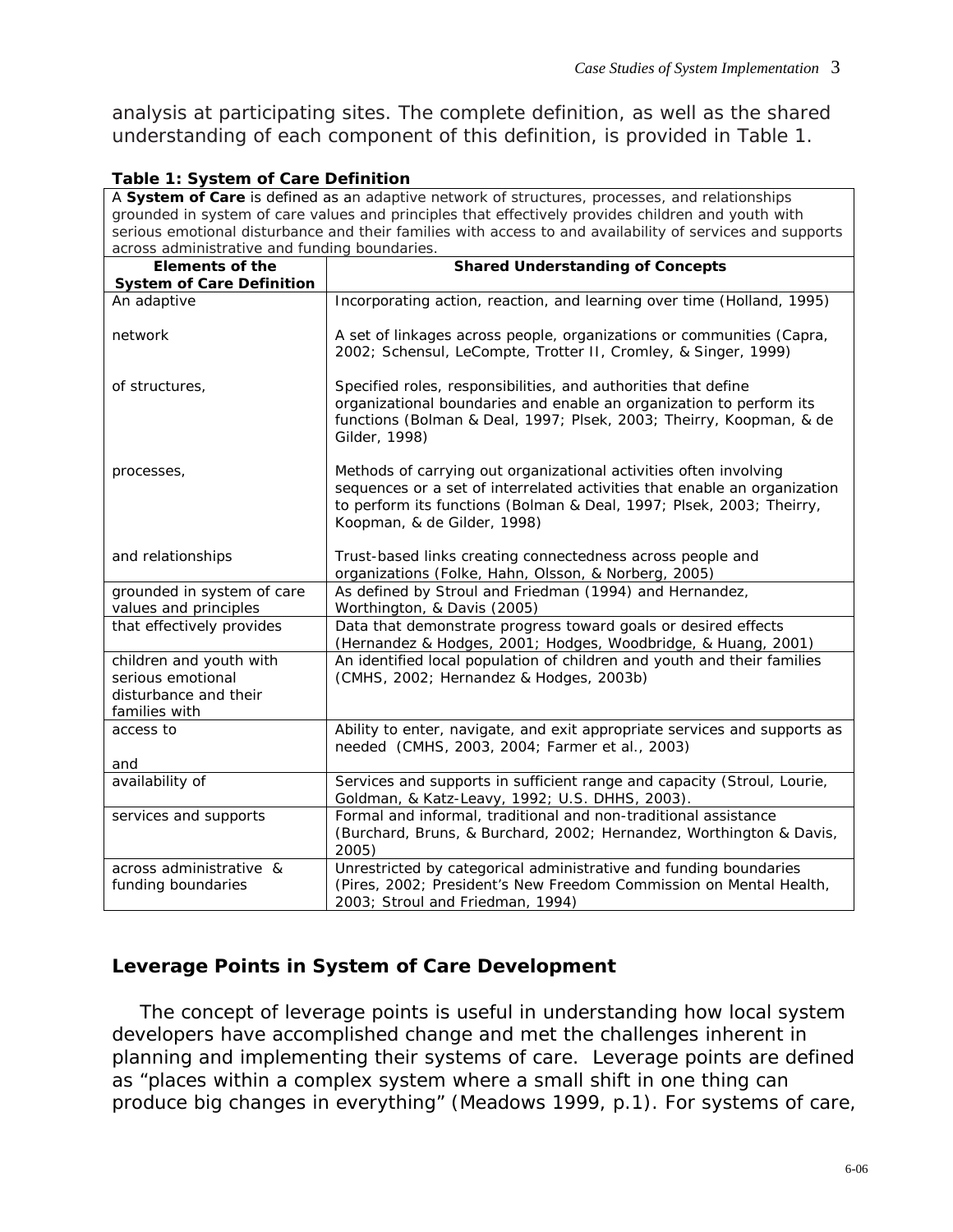leverage points can be defined as places of influence where system planners and implementers intervene strategically in their existing system context in order to affect the development of their system of care. The concept of leverage points is significant to systems of care development for the following reasons:

- The identification of leverage points specific to systems of care can illuminate key strategies for system development.
- The complex adaptive nature of systems of care makes it difficult for system planners and implementers to know which system interventions will produce desired change. Identification of leverage points will allow planners and implementers to better relate action to change.
- The identification of leverage points critical to system of care development can provide important strategies for expanding the capacity of systems to meet the needs of underserved and inappropriately served children and youth.
- The well being of individual children with serious emotional disturbance and their families depends on our ability to provide access and availability of services and supports, so it is critical to maximize the advantage created by any system development efforts. The identification of key leverage points can help system planners and implementers maximize that advantage.

Drawing on Meadows' (1999) work, the research team has identified ten points of leverage specifically related to system of care development. These leverage points cluster into four categories that describe the types of interventions that can be used to accomplish system change. In applying the leverage points framework to systems of care, the research team identified the four categories as: Structures Leverage Points that relate to specified roles, responsibilities, and authorities that define organizational boundaries and enable an organization to perform its functions; Information Leverage Points that address the availability of feedback to system stakeholders; Goals Leverage Points that relate to the expectations and intended outcomes of system change; and Values/Beliefs Leverage Points that address the intrinsic philosophy that is fundamental to the system of care. Categories and their corresponding leverage points are listed below in Table 2.

| Values/Beliefs Leverage Points | Power to Transcend Paradigms        |
|--------------------------------|-------------------------------------|
|                                | Mindset of the System of Care (SOC) |
| Goals Leverage Points          | <b>SOC Goals</b><br>3 <sub>1</sub>  |
|                                | SOC Self Organizing<br>4.           |
|                                | <b>SOC Rules</b><br>5.              |
| Information Leverage Points    | Structure of SOC Feedback<br>6.     |
|                                | <b>SOC Feedback</b>                 |
| Structures Leverage Points     | 8. Structure of the SOC             |
|                                | 9. SOC Stabilizers                  |
|                                | 10. Parameters of the SOC           |

#### **Table 2: System of Care Leverage Points 1. Points 1. Points 1. Power to Transcend Paradigms**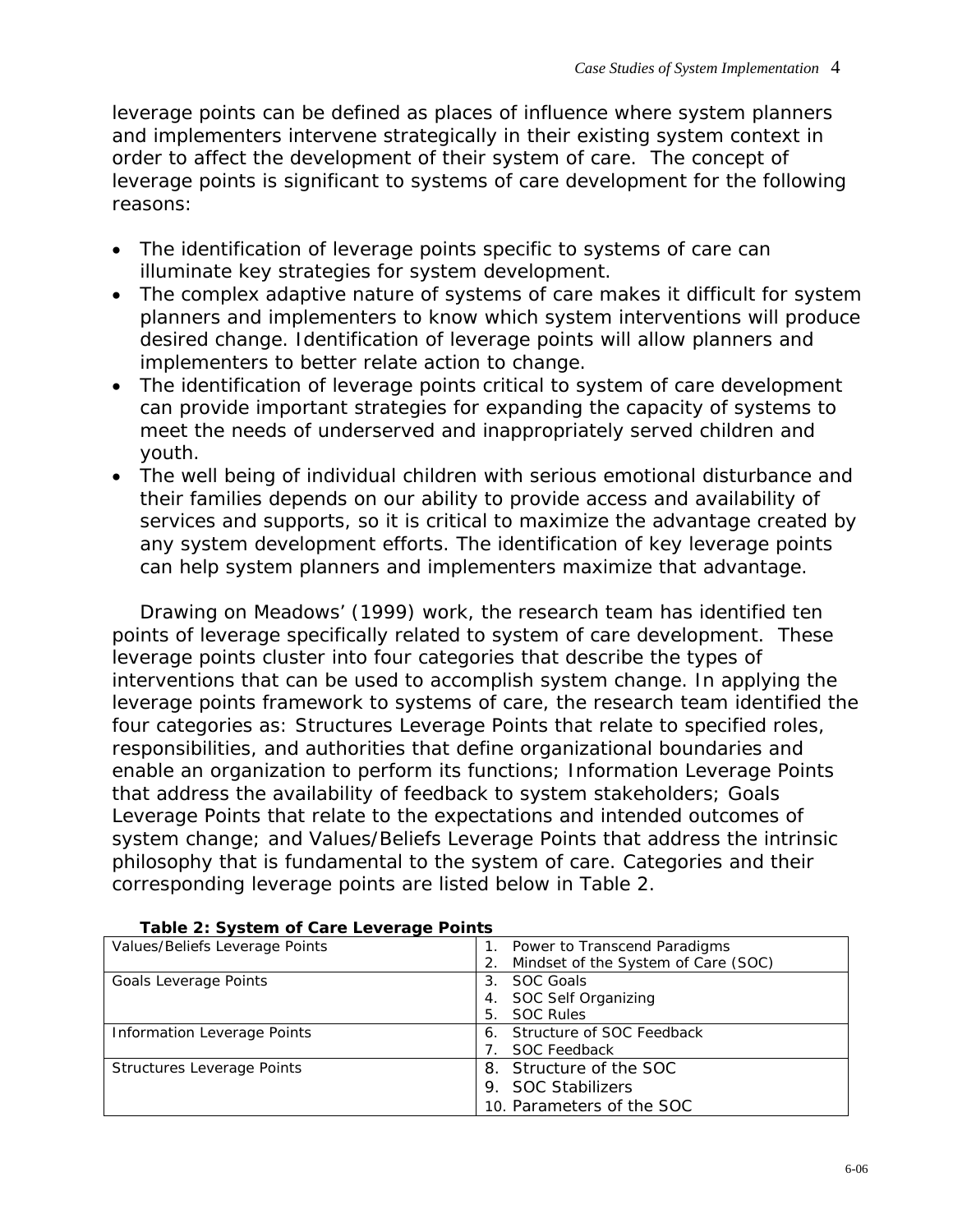Data collected at the initial two case study sites are being analyzed using the leverage points framework. This analysis will consider which leverage points were used strategically by planners and implementers as these systems of care were developed, and which leverage points have been most effective in establishing and sustaining these systems. Although the leverage points provide an initial framework for analysis, the process of moving from data to meaning is iterative. Continued analysis of Year 1 data as well as data from additional sites in Years 2 and 3 will contribute to the ongoing development of this framework.

A brief definition for each system of care leverage point is provided below as well as examples of each as they relate to system of care development.

# **Definitions for System of Care Leverage Points**

The leverage point definitions are presented according to the leverage point categories, beginning with the Values/Beliefs Leverage Points and moving toward the Structures Leverage Points.

**Values/Beliefs Leverage Points:** Related to the intrinsic philosophy that is fundamental to the system of care.

1. **Power to Transcend SOC Paradigms**—The ability to reflect upon SOC assumptions, tolerate discomfort, and be open to new ways of thinking and acting.

Examples:

- The idea that there is always room for new growth and system development
- The idea that no one discipline, philosophy or person provides all of the answers
- The idea that system goals will continue to evolve
- The idea that regardless of the amount of effort and investment expended toward a particular goal, the system may need to reconsider its direction

2. **Mindset of the SOC**—The shared understanding from which the SOC is developed. This represents commonly held values and beliefs about what is important for children and families.

Examples:

- System development grounded in system of care values and principles that are widely held within and across service sectors
- Cross agency commitment to the idea that the needs of the child and family come first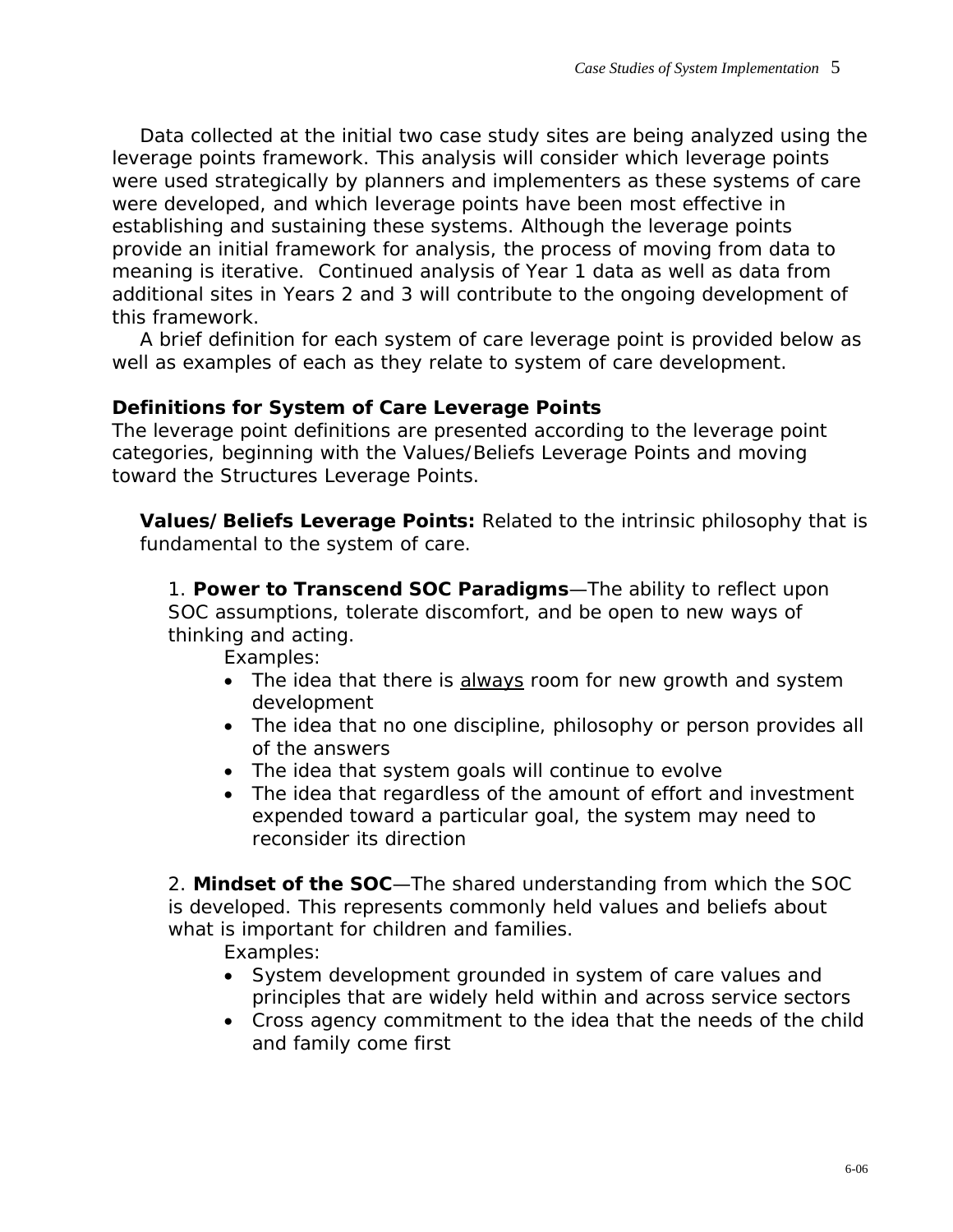**Goals Leverage Points:** Related to the expectations and intended outcomes of system change.

3. **SOC Goals**—Broad-level goals that direct the SOC and bring it under the control of a single plan.

Examples:

- A system goal to serve children and families within their own communities
- A system goal to increase the ability to provide culturally competent and individualized care
- A system goal to serve all families in the environment they desire (home, office, school, etc.)

4. **SOC Self Organizing**—The power of stakeholders to change how the SOC responds or adapts to its environment. This includes changes in the system structure, information flow, and rules. System of care development efforts can be considered system self-organizing.

Examples:

- Stakeholders creating opportunities to provide innovative services and supports in order to individualize services
- Stakeholders creating opportunities to co-locate interagency staff within the same office
- Stakeholders creating opportunities to form interagency case management teams

5. **SOC Rules**—Explicit and implicit rules that define the scope of action and boundaries of the SOC.

Examples:

- Rules that add family members to key policy councils
- Rules that establish interagency governance structures
- Rules that delegate power and authority to service teams
- Rules that allow for more flexible use of funds

**Information Leverage Points: Related to the availability of feedback to** system stakeholders.

6. **Structure of SOC Feedback**—Structures that provide for the provision of feedback when and where it is needed.

Examples:

- Structures that support the dissemination of outcome data to planners and implementers in time for decision-making
- Structures that support the availability of mental health assessments to dependency or juvenile court judges in time for critical decisions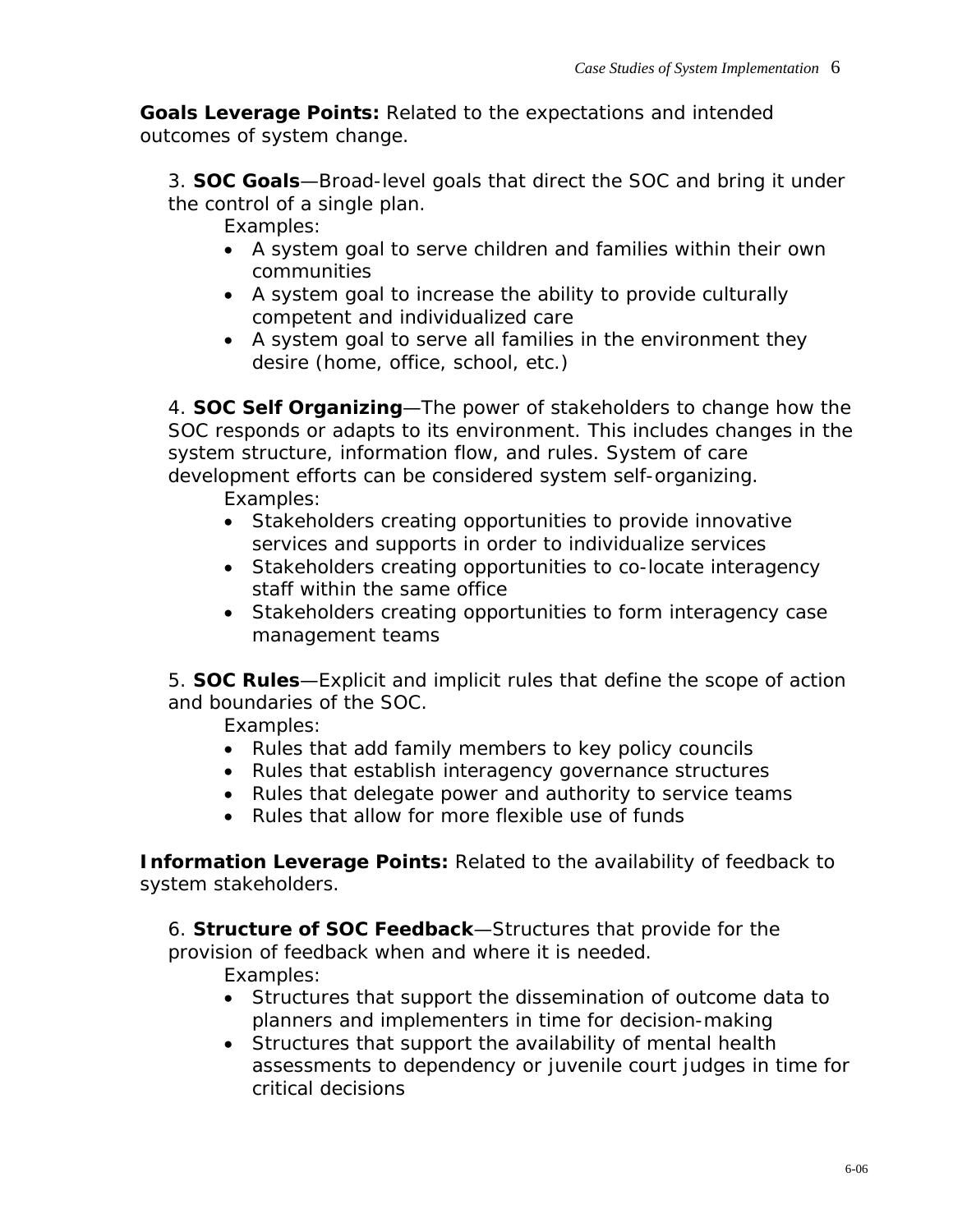• Structures that support the timely availability of information for clinical decision-making

7. **SOC Feedback**—Positive and negative feedback loops that provide information on system performance to stakeholders. Positive feedback loops provide information that reinforces the continuation of current practice. Negative feedback loops generally measure performance relative to a goal or standard and provide information that signals the need to make a change.

Examples of positive feedback loops:

- Satisfaction surveys indicating improved family satisfaction
- Placement reports indicating improved stability of placement
- Reports on stability of staff

Examples of negative feedback loops:

- Placement reports indicating increased rates of out-of-home placements
- Budget reports indicating overspending
- Reports on staff turnover

**Structures Leverage Points:** Related to specified roles, responsibilities, and authorities that define organizational boundaries and enable an organization to perform its functions.

8. **Structure of the SOC**—Physical arrangements, relationships, and decision points within the SOC that determine the breadth of environments in which a child and family can access supports.

Examples:

- Organizational relationships within and across traditional childserving service sectors such as education, child welfare, juvenile justice and mental health
- Location and physical arrangement of offices and programs
- Defined catchment areas of child service sectors

9. **SOC Stabilizers**—Structures and processes that maintain the SOC in its current state and act to buffer against change. There are two functions of buffers that require different interventions: the act of stabilizing to maintain progress made, and the process of destabilizing buffers to affect change and disrupt the status quo.

Examples of maintaining:

- Structures and processes utilized to maintain family organizations
- Funding mechanisms that stabilize braided or blended funding processes

Examples of destabilizing: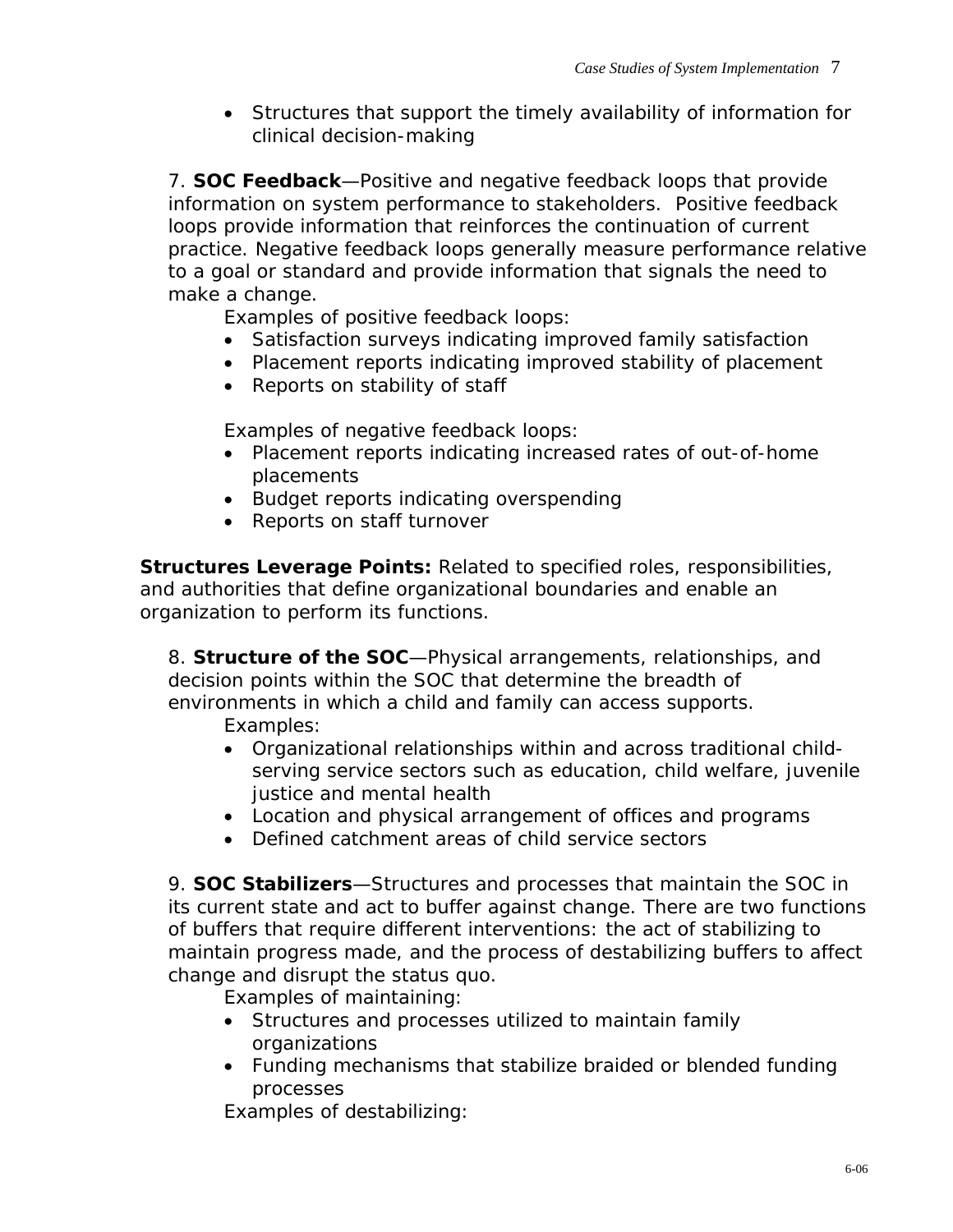- Changing funding mechanisms such as Medicaid reimbursement rates and managed care eligibility guidelines
- Limiting the power of professional guilds and unions to return the system to care-as-usual

10. **Parameters of the System of Care (SOC)**—Constants that are external to the SOC and are expected to remain relatively fixed over time.

Examples:

- State and federal laws, regulations, and guidelines that establish the mandates and authorities of child-serving sectors
- Political and economic climate at the local, state, and federal levels

# **Discussion**

 The purpose of *Case Studies of System Implementation* is to understand factors that are critical to local system of care implementation, both holistically and in relation to one another. This discussion is based on preliminary analyses of Year 1 data. The discussion focuses on the potential utility of the leverage points framework for understanding system of care implementation. Detailed site-based and cross-site findings will be available as analyses are completed.

 Initial analyses of Year 1 data suggest that site-identified system implementation factors represent concrete examples of points of leverage used by local system planners/implementers to intervene in their existing community context in order to develop a local system of care. There is, however, an important distinction to be made between these local implementation factors and the broader concept of leverage points. Leverage points are domains of potential influence through which system of care planners/implementers *can* (but may not) choose to intervene in their current community context in order to produce a system of care. The ten leverage points defined in this paper are believed to be accessible to system planners/implementers, but may not be used at a given point in time. Local implementation factors represent the *actual* choices made for the purpose of system of care development. To be identified as a local implementation factor by the research team, factors must be both articulated by local planners/implementers as important to system of care development and observable to the research team.

 Data from the Year 1 sites indicate that established systems of care choose to expend their initial system change efforts on reshaping the values, beliefs, and mindset of persons engaged in children's services. Efforts that follow typically include enactment of goal and information leverage points and occasionally include efforts to shift system structures. The data suggest that, over time, system change efforts focused on values and beliefs will support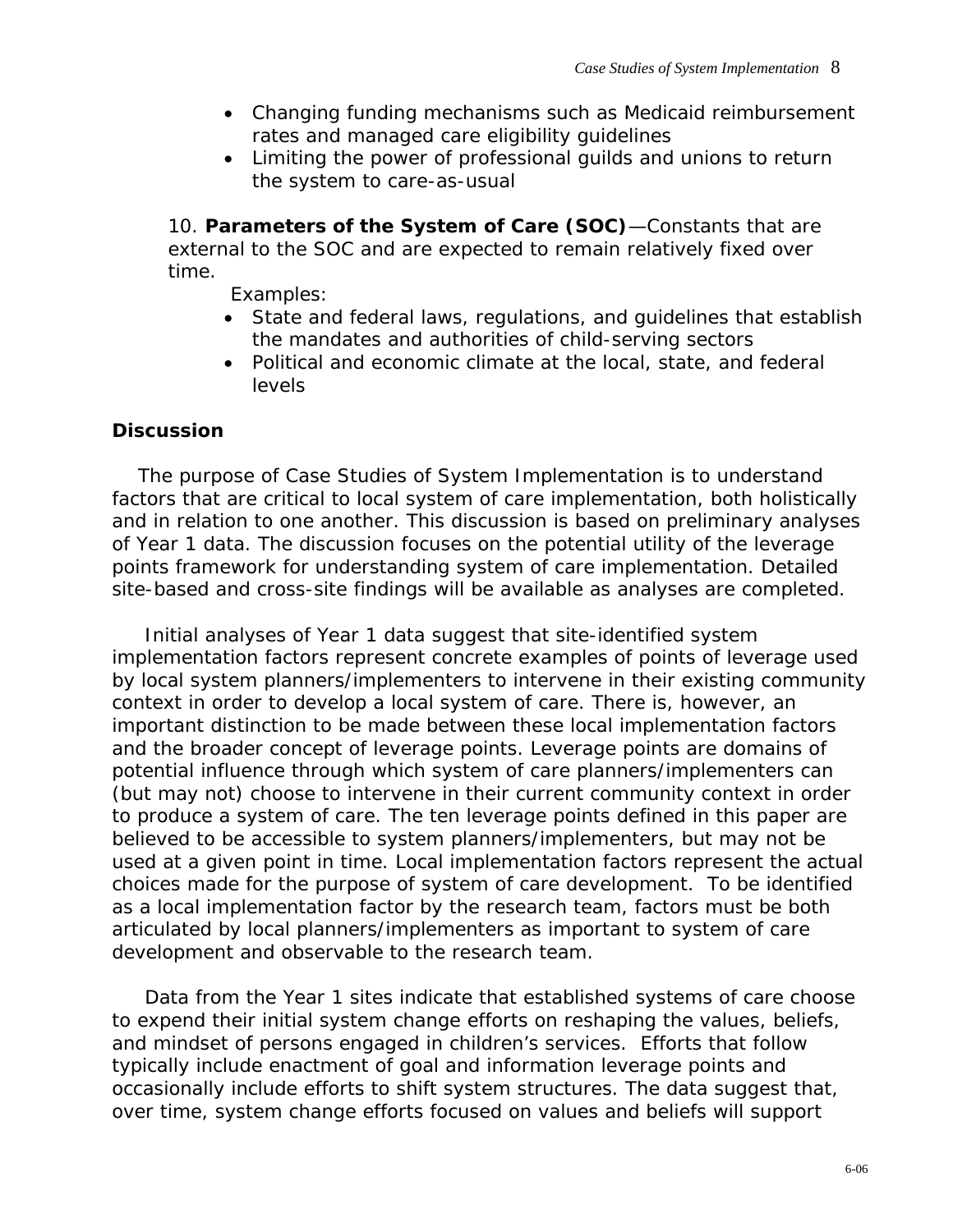actions related to leveraging change through structural change in a system. In contrast, attempts to leverage change by focusing on system structure without first on values and beliefs can create a rigid and inflexible system governed and guided by bureaucratic constraints.

 Opportunities for action across the leverage points are not linear, and acting on values and beliefs does not automatically lead to changes in mindset or follow to the derivation of goals and then to system self-organizing. However, actions related to values and beliefs generally enable or facilitate a greater range of change than accessing leverage points relating to structure and thus maximize the return on systems change efforts. The structures and processes that are established as a result of leveraging change through values and beliefs enable the continuous development and maintenance of a system of care as outlined by Stroul and Friedman (1986) and Stroul (1993) and represented by the RTC's theoretically-derived system implementation factors (Friedman, in press).

 Preliminary analyses of Year 1 local system implementation data also suggest that the theoretically-derived RTC implementation factors may well be characteristic of ideal and well-functioning systems of care. These characteristics consist of system structures, processes and methods that support well-functioning systems of care. For example, RTC factors such as an established Provider Network and Range of Effective Services and Supports represent structures that are characteristic of ideal or well-functioning systems of care. Provider Networks are the result of local actions to develop systems of care and become characteristic of well-functioning systems of care. Similarly, RTC Factors such as Collaboration and Family Voice can be characterized as processes representative of a well-functioning system, and having a widely-held Theory of Change or a shared foundation of Values and Principles are methods of supporting a well-functioning system of care.

 It is useful to consider the relationship among system of care leverage points, local system implementation factors, and the RTC implementation factors (See Figure 1). Leverage points describe the range of possible actions (and their likely impact) available to continuously develop a system. These leverage points reflect potential for system change, but do not necessarily represent action taken at the local level to create system change. In contrast, site-identified local implementation factors represent actions taken to impact local system of care development. These actions are identified by local system planners and implementers as critical to their efforts and can be used repeatedly and over time to access points of leverage in system change. The RTC factors describe the characteristics of a well-functioning system of care. Preliminary analyses suggest that the interchange between leverage points and local implementation factors produces system change over time in the direction of this ideal and well-functioning system.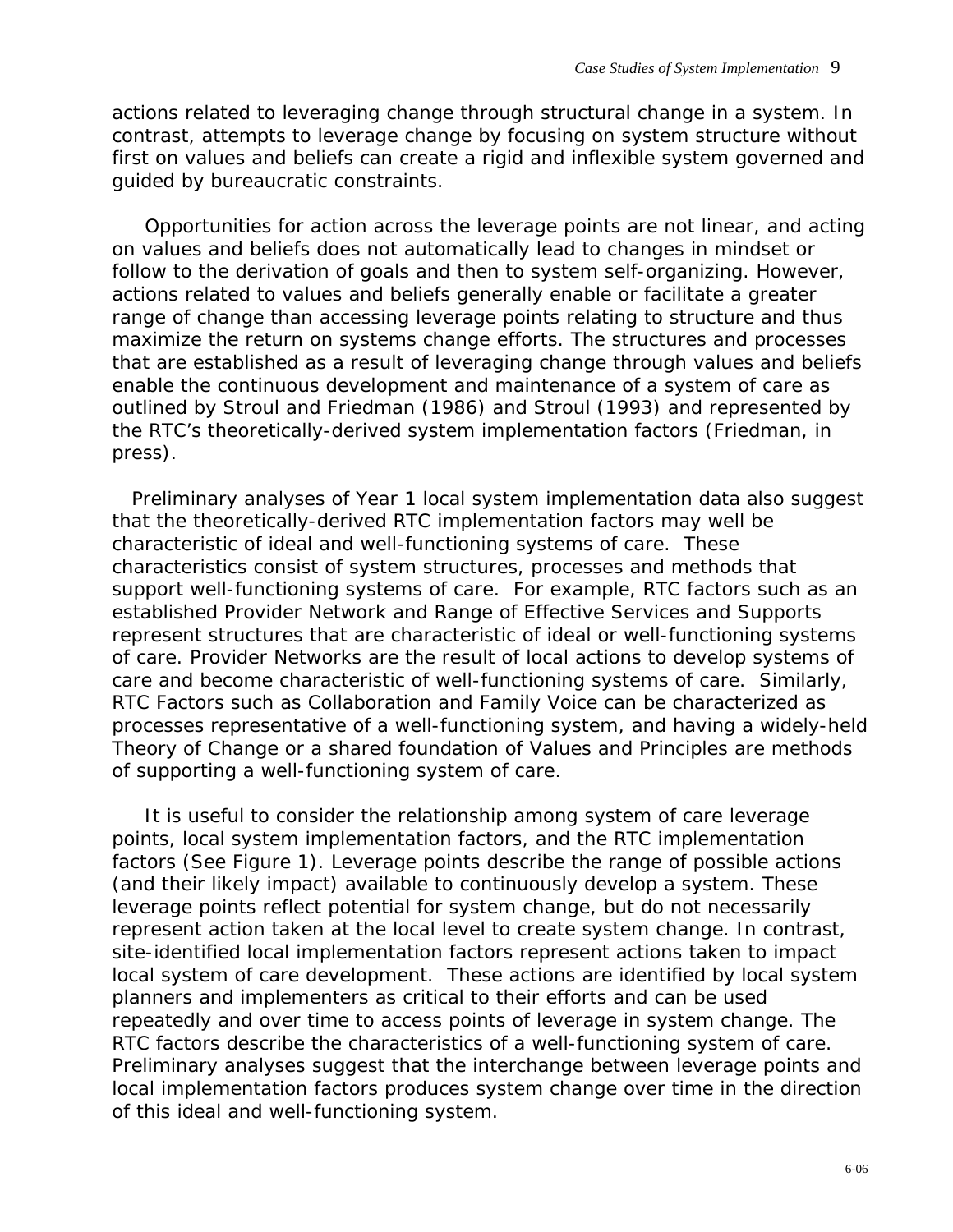These preliminary findings point to the potential usefulness of assessing local system of care development efforts within the framework of Meadows' Leverage Points. Specifically, predictions regarding the relative effectiveness of systems change efforts can be generated from this framework. Individual systems of care that strategically deploy resources at points of greatest leverage are expected to develop more rapidly and with greater fidelity to system of care values and principles. Future data collection across eight additional systems of care will aid in delineating the extent to which leverage points serve as indicators of efficient system progress towards implementation of a resilient, value-based system of care.

**Figure 1: Role of Leverage Points and Local a Implementation Factors to a Well-Functioning System of Care as defined by the RTC Implementation Factors** 

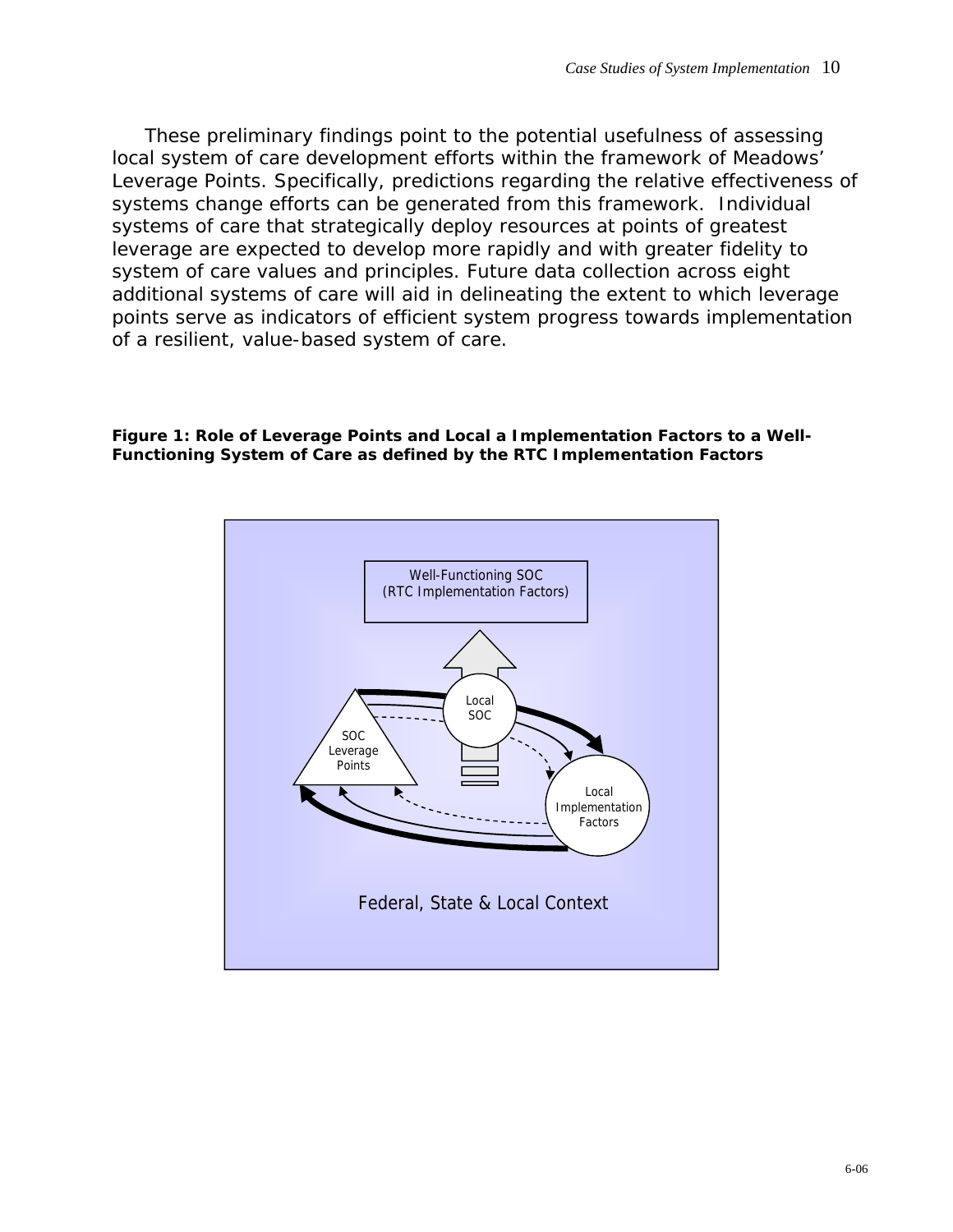#### **Conclusion**

The research team is currently conducting data analysis of the Year 1 sites utilizing the System of Care Leverage Points framework to identify strategies and points of intervention critical to local system development. Preliminary results indicate that the leverage points framework is useful in organizing how systems affect change and in making predictions regarding the likely effects of different systems change efforts. It is anticipated that this framework will be modified as a better understanding of system of care implementation develops. The guiding research questions for this study were developed to help people better understand the factors that contribute to system of care development and how these factors interact to establish well-functioning systems.

As applied research, this study strives to contribute knowledge and generate potential solutions for the purpose of improving the implementation of community-based services for children with serious emotional disturbance and their families. This will include knowledge related to how system implementation factors are operationalized and their role in creating systems of care; knowledge of how system implementation factors relate to one another to achieve system of care goals and what unique combination of factors may contribute to system of care development; and knowledge of how factors are organized to carry out theories of change for systems of care across different local contexts. Finally, it is hoped that this study will build understanding of and give credence to the strategies local communities undertake in developing systems of care and will provide greater understanding of how communities develop systems of care that meet the unique needs of their children with serious emotional disturbance and their families.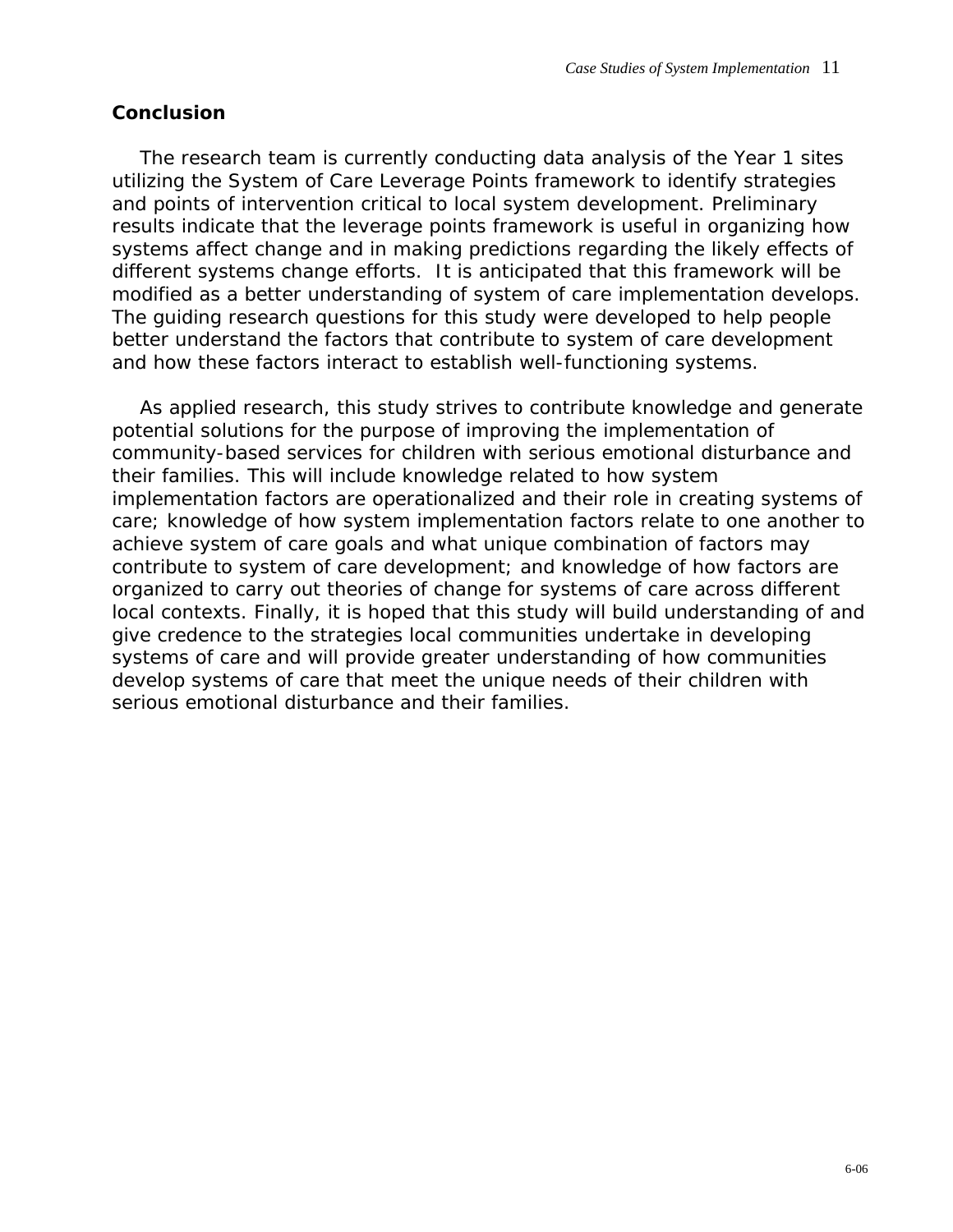#### **References**

- Bolman, L. G., & Deal, T. E. (1997). *Reframing organizations: Artistry, choice, and leadership (2nd ed.).* San Francisco: Jossey-Bass.
- Burchard, J. D., Bruns, E. J., & Burchard, S. N. (2002). The wraparound approach. In B. J. Burns & K. Hoagwood (Eds.), *Community treatment for youth: Evidence-based interventions for severe emotional and behavioral disorders* (pp. 69-90). New York: Oxford University Press.
- Capra, F. (2002). *The hidden connections: Integrating the biological, cognitive, and social dimensions of life into a science of sustainability*. New York: Doubleday.
- Center for Mental Health Services (CMHS). (2002). *Cooperative agreements for the Comprehensive Community Mental Health Services for Children and Their Families Program, Guidance for Applicants (GFA) (No. SM-02-002 Part I - Programmatic Guidance).* Rockville, MD: Substance Abuse and Mental Health Services Administration. Also available online from http://alt.samhsa.gov/grants/content/2002/2002 grants.htm.
- Center for Mental Health Services (CMHS). (2003). *Annual Report to Congress on the Evaluation of the Comprehensive Community Mental Health Services for Children and Their Families Program, Executive Summary, 2003*. Atlanta, GA: ORC Macro.
- Center for Mental Health Services (CMHS). (2004). *Annual Report to Congress on the Evaluation of the Comprehensive Community Mental Health Services for Children and Their Families Program, Executive Summary, 2004.* Atlanta, GA: ORC Macro.
- Checkland, P. (1993). *Systems thinking, systems practice.* Chichester, UK: John Wiley & Sons, LTD.
- Checkland, P. (1999). *Soft systems methodology: A 30-year retrospective.* Chichester, UK: John Wiley & Sons, LTD.
- Farmer, E. M. Z., Burns, B. J., Phillips, S. D., Angold, A., & Costello, E. J. (2003). Pathways into and through mental health services for children and adolescents. *Psychiatric Services, 54*, 60-66.
- Friedman, R. M. (in press). Factors related to effective implementation of systems of care. In C. Newman, C. Liberton, K. Kutash, & R.M. Friedman (Eds.), *The 18th Annual Research Conference Proceedings: A System of Care for Children's Mental Health: Expanding the Research Base*. Tampa: University of South Florida, Louis de la Parte Florida Mental Health Institute, Research and Training Center for Children's Mental Health.
- Folke, C., Hahn, T., Olsson, P., & Norberg, J. (2005). Adaptive governance of social-ecological systems. *Annual Review of Environment and Resources, 30*, 441-473.
- Gharajedaghi, J. (1999). *Systems thinking: Managing chaos and complexity*. Boston: Butterworth-Heinemann.
- Hernandez, M., & Hodges, S. (2001). Theory-based accountability. In M. Hernandez and S. Hodges (Eds.), *Developing Outcome Strategies in Children's Mental Health*. Baltimore, MD: Paul H. Brookes.
- Hernandez, M., & Hodges, S. (2003a). Building upon the theory of change for systems of care. *Journal of Emotional and Behavioral Disorders, 11*(1), 19- 26.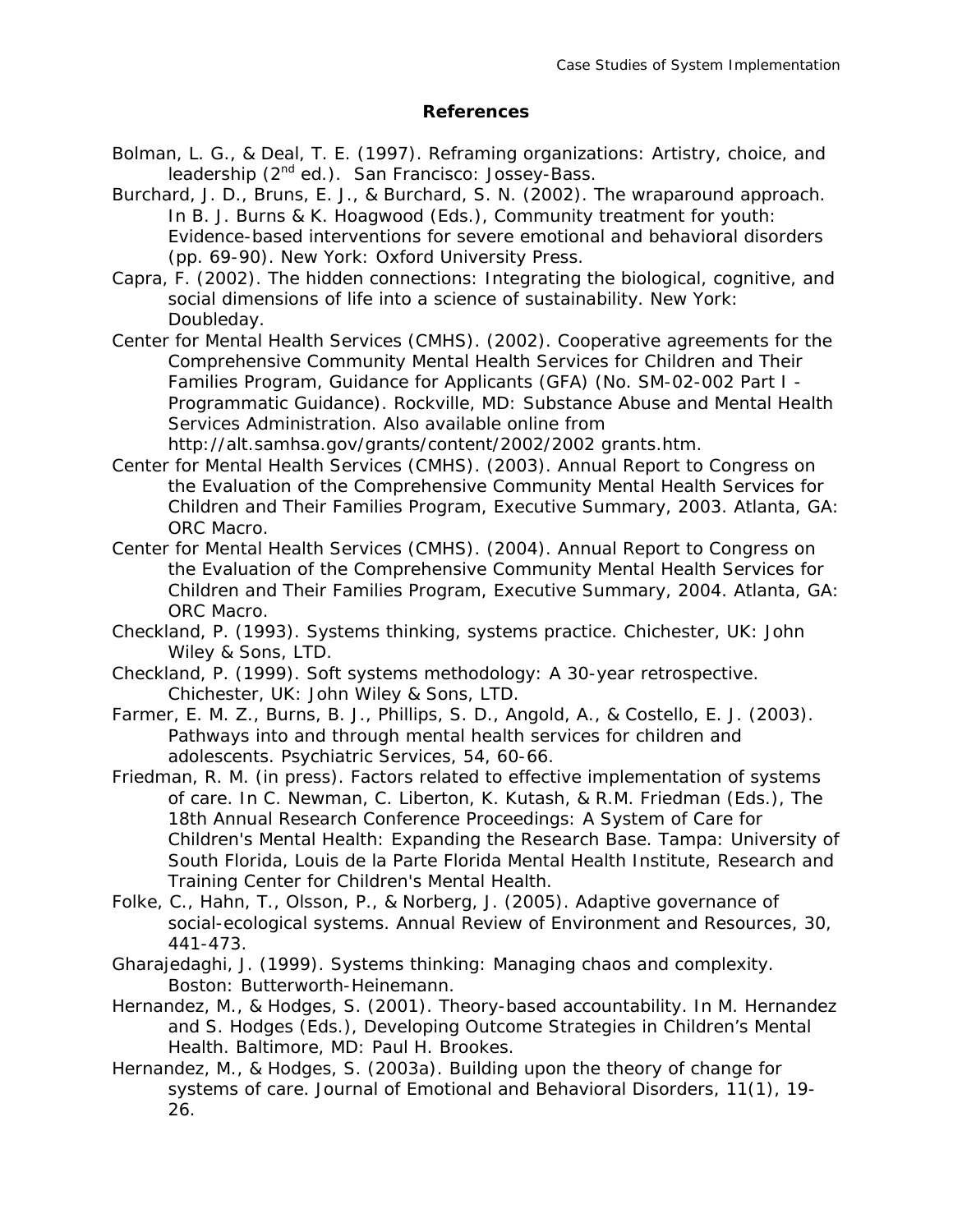- Hernandez, M., & Hodges, S. (2003b). *Crafting logic models for systems of care: Ideas into action.* Tampa: University of South Florida, Louis de la Parte Florida Mental Health Institute, Department of Child and Family Studies.
- Hernandez, M., Worthington, J., & Davis, C. S. (2005). *Measuring the fidelity of service planning and delivery to system of care principles: The System of Care Practice Review (SOCPR). (Making children' mental health services successful series, 223-1).* Tampa: University of South Florida, Louis de la Parte Florida Mental Health Institute.
- Hoagwood, K., Burns, B., Kiser, L., Ringeisen, H., & Schoenwald, S. (2001). Evidence-based practice in child and adolescent mental health services. *Psychiatric Services, 52*(9), 1179-1184.
- Hodges, S., Woodbridge, M., & Huang, L. N. (2001). Creating useful information in data-rich environments. In M. Hernandez and S. Hodges (Eds.), *Developing Outcome Strategies in Children's Mental Health*. Baltimore, MD: Paul H. Brookes.
- Holland, J. H. (1995). *Hidden order: How adaptation builds complexity*. Reading, MA: Helix Books.
- Meadows, D. H. (1999). *Leverage points: Places to intervene in a system*. Hartland, VT: The Sustainability Institute.
- Pires, S. A. (2002). *Building systems of care: A primer*. Washington, DC: National Technical Assistance Center for Children's Mental Health, Center for Child Health and Mental Health Policy, Georgetown University Child Development Center.
- Plsek, P. (2003). *Structures, processes and patterns: Keys to transforming whole systems.* Paul E. Plsek & Associates, Inc. Retrieved November 1, 2004 from www.tin.nhs.uk.
- President's New Freedom Commission on Mental Health. (2003). *Achieving the promise: Transforming mental health care in America, final report (Pub. No. SMA-03-3832)*. Rockville, MD: Department of Health and Human Services.
- Rosenblatt, A. (1998). Assessing the child and family outcomes of systems of care for youth with serious emotional disturbance. In M. H. Epstein, K. Kutash, & A. J. Duchnowski (Eds.), *Outcomes for children and youth with behavioral and emotional disorders and their families: Programs and evaluation best practices (pp. 329-362)*. Austin, TX: Pro-Ed.
- Schensul, J. J., LeCompte, M. D., Trotter, R. T., II, Cromley, E. K., & Singer, M. (1999). *Ethnographer's toolkit: Vol. 4. Mapping social networks, spatial data, & hidden populations*. Walnut Creek, CA: AltaMira Press.
- Stroul, B. (1993). Systems of care for children and adolescents with severe emotional disturbances: What are the results? Washington, DC: Georgetown University Child Development Center.
- Stroul, B., & Friedman, R. M. (1986). *A system of care for children and youth with severe emotional disturbances.* Washington, DC: Georgetown University Child Development Center, CASSP Technical Assistance Center.
- Stroul, B., & Friedman, R. M. (1994). *A system of care for children and youth with severe emotional disturbances (Rev. ed.).* Washington, DC: Georgetown University Child Development Center, CASSP Technical Assistance Center.
- Stroul, B. A., Lourie, I. S., Goldman, S. K., & Katz-Leavy, J. W. (1992). *Profiles of local systems of care for children and adolescents with severe emotional*